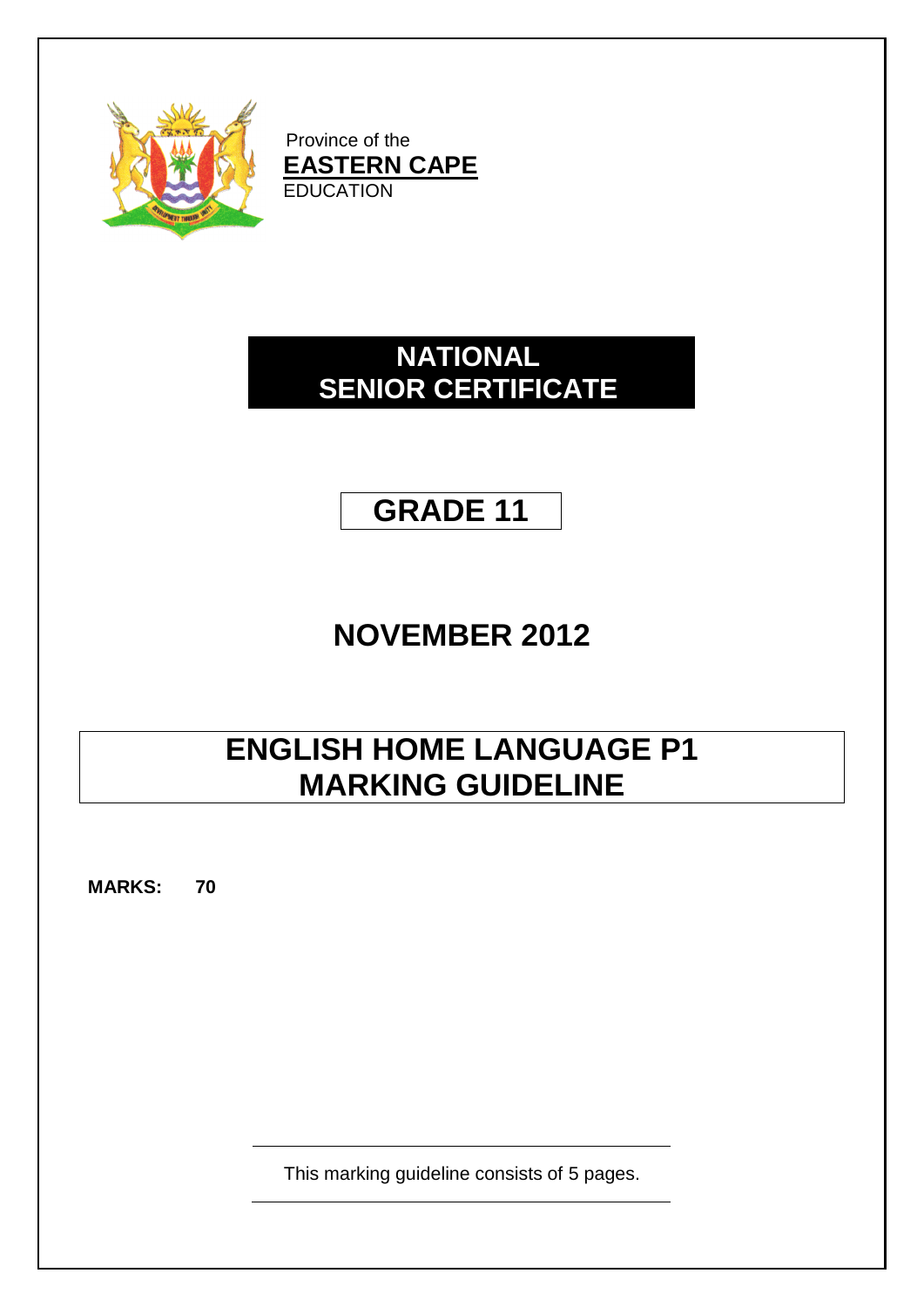#### **SECTION A: COMPREHENSION**

#### **QUESTION 1: READING FOR MEANING AND UNDERSTANDING**

#### **NOTE:**

- This marking memorandum is intended as a guide for markers.
- It is by no means prescriptive or exhaustive.
- Candidates' responses should be considered on merit.
- Answers should be assessed holistically and marks awarded where applicable in terms of decisions taken at the standardisation meeting.
- The memorandum will be discussed before the commencement of marking.

#### **INSTRUCTIONS FOR MARKERS**

#### **Marking the comprehension:**

- Incorrect spelling in one-word answers should not be marked wrong, unless the spelling changes the meaning of the word.
- Incorrect spelling and language errors in longer responses should not be penalised, because the focus is on understanding.
- For **open-ended questions**, no marks should be awarded for YES/NO or I AGREE/I DISAGREE. The reason/substantiation/motivation is what should be considered.
- For TRUE/FALSE or FACT/OPINION questions, the mark should be split, i.e. award 1 mark for TRUE/FALSE or FACT/OPINION and a mark for the reason/substantiation/motivation/quotation. The mark for the reason/substantiation/motivation/quotation should **only** be awarded if the TRUE/FALSE or FACT/OPINION part of the question is correct. (One cannot award a mark for substantiation or an interpretation (TRUE/FALSE or FACT/OPINION) that was wrong in the first place.)
- For questions which require quotations from the text, **do not** penalise candidates for omitting the quotation marks or for an incorrect spelling within the quotation.
- When one-word answers are required and the candidate gives a whole sentence, mark correct **provided that** the correct word is underlined/highlighted.
- When two/three facts/points are required and a range is given, mark **only** the first two/three.
- If a candidate uses words from a language other than the one being examined, disregard those words, and if the answer still makes sense, do not penalise.
- However, if a word from another language is used in a text and required in an answer, this will be acceptable.
- Accept dialectal variations.
- For multiple-choice questions, accept BOTH the letter corresponding to the correct answer AND the answer written out in full.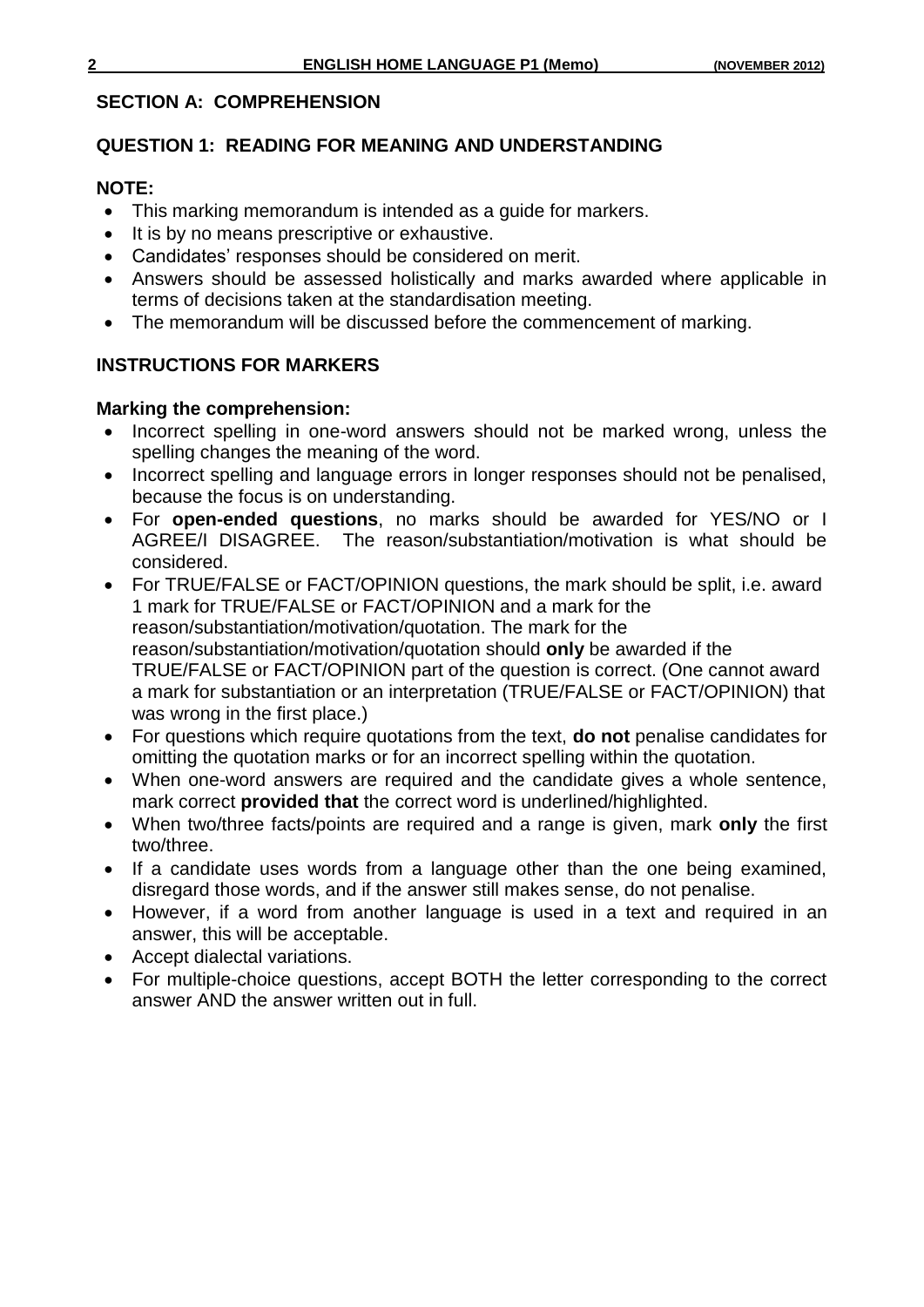#### **SECTION A: COMPREHENSION**

| 1.1     | 1.1.1                                                                                                                                                                                                                                                                     | She is stereotyped as having a full figure, which is not very realistic<br>(rather sexist image).                                                                                                                                                                                           | (2) |
|---------|---------------------------------------------------------------------------------------------------------------------------------------------------------------------------------------------------------------------------------------------------------------------------|---------------------------------------------------------------------------------------------------------------------------------------------------------------------------------------------------------------------------------------------------------------------------------------------|-----|
|         | 1.1.2                                                                                                                                                                                                                                                                     | The doll is not typical $-$ in fact, it may be too realistic, but beauty is<br>seen in the reality/not hiding the truth.                                                                                                                                                                    | (2) |
|         | 1.1.3                                                                                                                                                                                                                                                                     | moving<br>D                                                                                                                                                                                                                                                                                 | (1) |
| 1.2     | 1.2.1                                                                                                                                                                                                                                                                     | Many parents are buying them as quickly as they can ("snapping<br>them up")/more than 2000 special dolls are sold on just one site a<br>year.                                                                                                                                               | (1) |
|         | 1.2.2                                                                                                                                                                                                                                                                     | YES – perhaps children can identify with them and see that there<br>$\bullet$<br>are dolls which look just like they do. OR<br>NO – they might make children more self-conscious, especially<br>when they see that most children are "normal".<br>[Look for logical reasoning in response.] | (2) |
| 1.3     | She has a fun personality, she is up-to-date and she represents her age/type<br>[No marks for "jazzy", "modern" or "now".]<br>perfectly.                                                                                                                                  |                                                                                                                                                                                                                                                                                             | (3) |
| 1.4     | 1.4.1                                                                                                                                                                                                                                                                     | This indicates that a contradiction/refutation will follow.                                                                                                                                                                                                                                 | (1) |
|         | 1.4.2                                                                                                                                                                                                                                                                     | Both indicate a certain typecasting/lack of individuality or not allowing<br>individuality/they emphasize the point about labelling people.                                                                                                                                                 | (2) |
| $1.5\,$ | She finds their appearance rather grotesque. To her, Down Syndrome is<br>more about a disability than about appearance.                                                                                                                                                   |                                                                                                                                                                                                                                                                                             |     |
| 1.6     | It appears that parents have more difficulty coming to terms with disabilities<br>and so have more need for these dolls than do their children who are able to<br>accept and love any kind of doll.<br>[Answer must be ONE complete sentence – beware of comma splicing.] |                                                                                                                                                                                                                                                                                             |     |
| 1.7     | She is a very poor role model and they might feel that her behaviour and<br>appearance are unacceptable.                                                                                                                                                                  |                                                                                                                                                                                                                                                                                             |     |
| 1.8     | C                                                                                                                                                                                                                                                                         | fashion disaster.                                                                                                                                                                                                                                                                           | (1) |
| 1.9     | It is a joining of two words – meat and sandwiches (so meat sandwiches) to<br>form a new one.                                                                                                                                                                             |                                                                                                                                                                                                                                                                                             | (1) |
| 1.10    | YES – they do represent a certain reality (even a sense of humour). We see<br>people like this in certain areas or on television shows. Although she is not<br>altogether appealing, there are women like this.                                                           |                                                                                                                                                                                                                                                                                             |     |
| 1.11    |                                                                                                                                                                                                                                                                           | "A man's accessory"/"has to be pink"/"dolly dress-up"<br>[Answers must be PHRASES.]                                                                                                                                                                                                         | (2) |
| 1.12    |                                                                                                                                                                                                                                                                           | To enhance her image as someone learned/intelligent.<br>[Accept "geek".]                                                                                                                                                                                                                    | (1) |
| 1.13    |                                                                                                                                                                                                                                                                           | YES – they show a sense of reality/humour. They are more realistic and<br>less stylised. They give children insight into real-life issues.<br><b>OR</b>                                                                                                                                     |     |
|         | $\bullet$                                                                                                                                                                                                                                                                 | NO – dolls are supposed to offer escapism. Children need to be<br>sheltered from harsh reality. In fact, these dolls are stereotypes too.<br>[Look for well-reasoned answer.]                                                                                                               | (3) |

**TOTAL SECTION A: 30**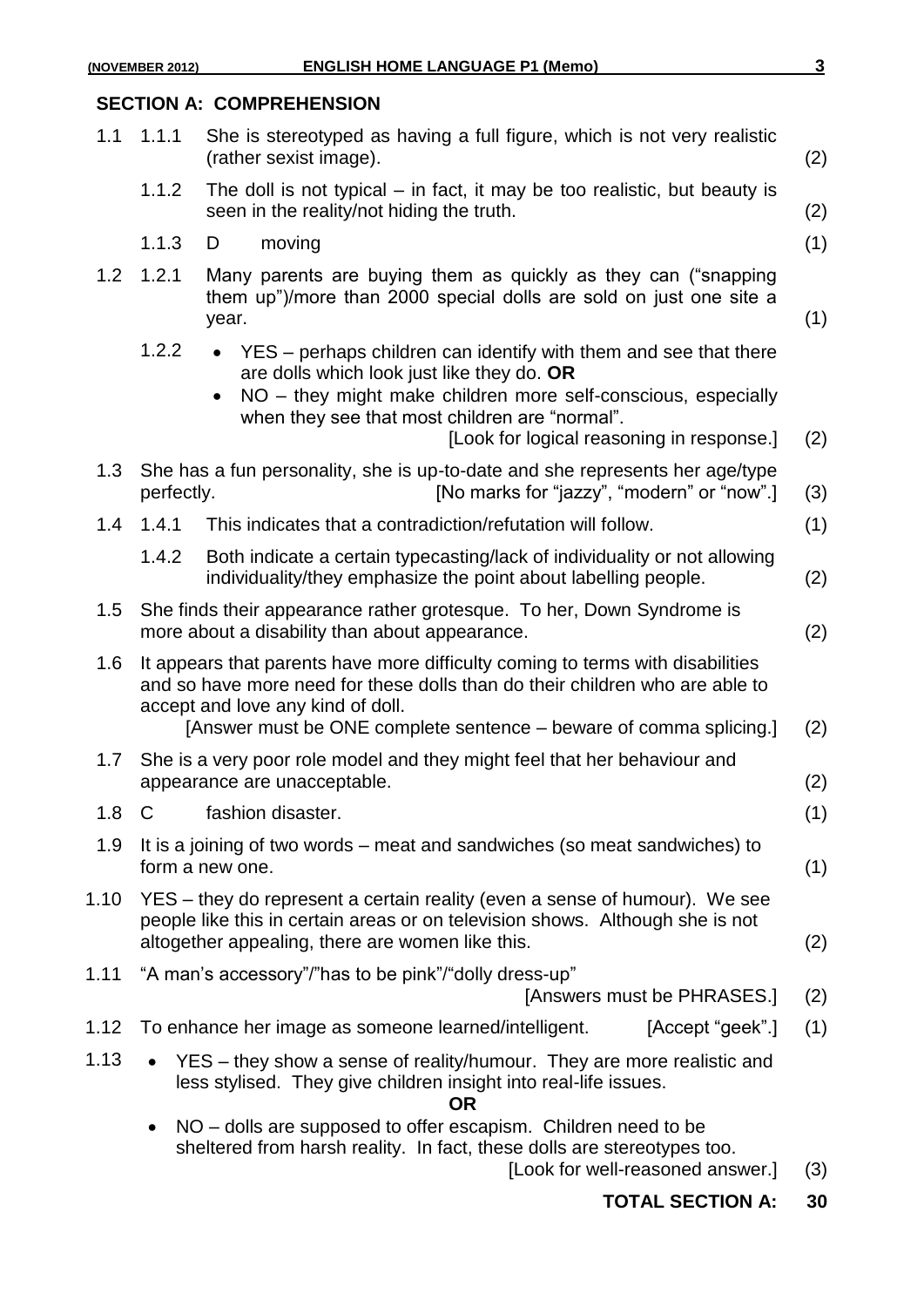#### **SECTION B: SUMMARY**

#### **QUESTION 2: SUMMARISING IN YOUR OWN WORDS**

Use the following main points that the candidate should include in the summary, as a guideline.

- **The Desmond Tutu Peace centre will be a centre for world peace.**
- **Over 1,5 million visitors will be able to engage in/be involved in its many activities.**
- **It will be situated near the Cape Town Convention Centre.**
- **The architects aim to blend different styles based on justice themes.**
- **There will be rooms for many varied purposes.**
- **Tutu's office and his archives will be situated there.**
- **Different exhibitions on peace will be mounted there.**

#### **Marking the summary:**

- Candidates should present the summary in the required format. Summaries not presented in the required format but reflecting another format of summarizing as prescribed in the Subject Statement for languages **should be assessed and not penalised.**
- Candidates **must** indicate the word count **correctly**.

#### **Award marks as follows:**

- **7 marks for 7 points**
- **3 marks for language**

For direct quotations of **whole sentences**, penalize as follows from the total mark awarded for the points:

- **1 – 3** whole sentences quoted: **no penalty**
- **4 – 5** whole sentences quoted: deduct **1 mark**
- **6 – 7** whole sentences quoted: deduct **2 marks**

Language errors (grammar, spelling, punctuation): deduct from the 3 marks for language as follows:

| $0 - 4$ errors:           | no penalty       |
|---------------------------|------------------|
| $5 - 10$ errors:          | subtract 1 mark  |
| 11 – 15 errors:           | subtract 2 marks |
| <b>16 errors or more:</b> | subtract 3 marks |

- **To avoid the anomaly that a candidate is able to score more marks for language than for the summary which is the core assessment task, please take note that the language mark distribution shall be as follows:** 
	- To be awarded **1 language mark**, at least **1 – 3** points should be correct.
	- To be awarded **2 language marks**, at least **4 – 5** points should be correct.
	- To be awarded **3 language marks**, at least **6 – 7** points should be correct.

Subtract 1 mark from the total marks awarded for the points and language usage for not indicating the word count or if the summary is too long. **Do not mark over 95 words.**

NOTE: Abbreviations should not be used but should they appear in the summary they must be counted as the number of words they represent.